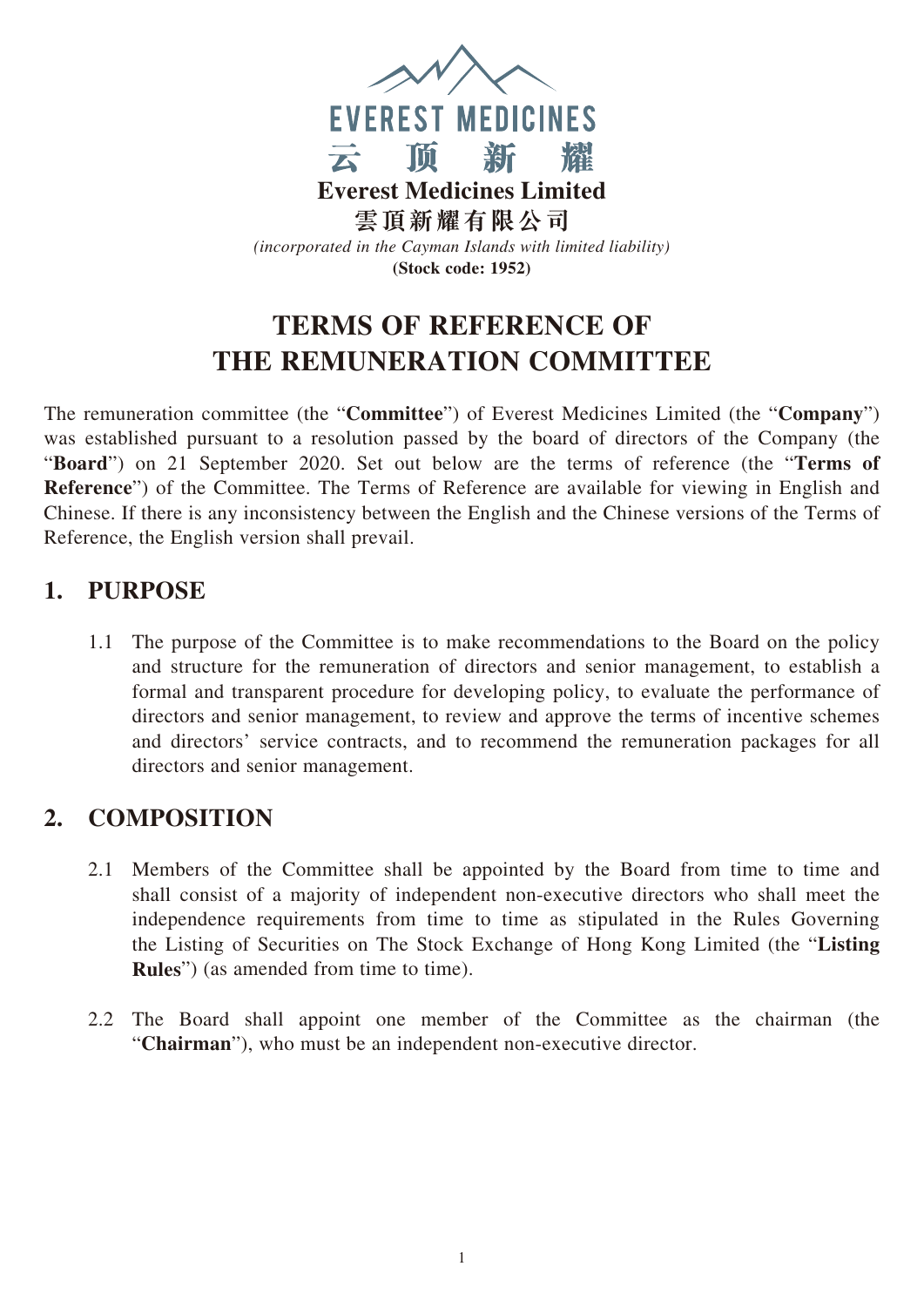### **3. MEETINGS**

- 3.1 Unless otherwise specified hereunder, the provisions contained in the Company's articles of association (the "**Articles**") (as amended from time to time) for regulating meetings and proceedings of directors shall apply to the meetings and proceedings of the Committee.
- 3.2 Members of the Committee may attend meetings of the Committee either in person or through other electronic means of communication or in such other manner as the members may agree.
- 3.3 The Committee shall meet at least once annually, or more frequently if circumstances require.
- 3.4 Members of the Committee may be represented at a meeting of the Committee by an alternate appointed by them.
- 3.5 The Chairman shall be responsible for leading the Committee, including scheduling meetings, preparing agendas and making regular reports to the Board.
- 3.6 A meeting of the Committee may be convened by any of its members.
- 3.7 A quorum shall be two members of the Committee.
- 3.8 Unless otherwise agreed by all the members of the Committee, notice of at least seven days shall be given for a regular meeting of the Committee. For all other meetings of the Committee, reasonable notice shall be given. The Chairman shall determine whether or not a meeting of the Committee is a regular meeting.
- 3.9 The agenda and accompanying supporting papers shall be sent to all members of the Committee and to other attendees as appropriate at least three days before the date of the meeting (or such other period as the members may agree).
- 3.10 Each member shall have one vote. Subject to the Articles, questions arising at any meeting of the Committee shall be decided by a majority of votes, and in case of an equality of votes, the Chairman shall have a second or casting vote.
- 3.11 The members of the Committee shall appoint a secretary of the Committee (the "**Secretary**") to take minutes. In the absence of the Secretary, their delegate(s) or any person elected by the members of the Committee present at the meeting of the Committee shall attend the meeting of the Committee and take minutes. Any such minutes shall be conclusive evidence of any such proceedings if they purport to be signed by the Chairman or the Secretary of the meeting or succeeding meeting.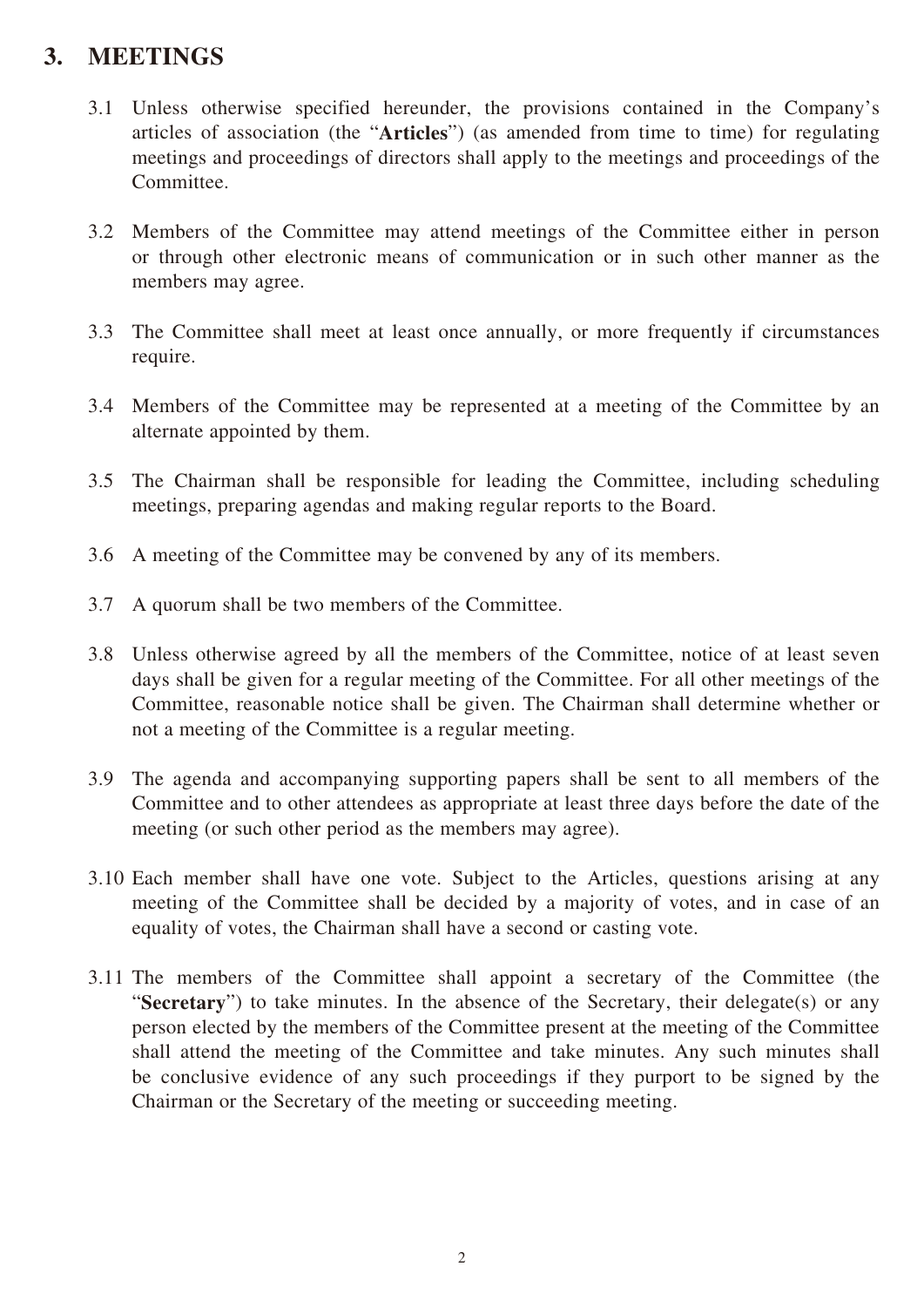- 3.12 Full minutes of meetings of the Committee shall be kept by the Secretary or the company secretary (as applicable from time to time). They shall be open for inspection at any reasonable time on reasonable notice by any director.
- 3.13 Minutes of meetings of the Committee and the record of individual attendance at such meetings shall be prepared by the Secretary which shall be sent to all members of the Committee within a reasonable time after the conclusion of any meeting of the Committee for their comment and records. For the purposes of recording attendance only, the attendance of an alternate of members of the Committee will not be counted as attendance by the relevant member of the Committee themselves. The minutes of meetings shall record in sufficient detail of the matters considered and decisions reached, including any concerns raised by directors or dissenting views expressed.
- 3.14 Without prejudice to any requirement under the Listing Rules, a resolution in writing signed by all the members of the Committee (or their respective alternate) shall be as valid and effectual as if it had been passed at a meeting of the Committee duly convened and held.

### **4. ACCESS**

- 4.1 The Committee shall have full access to management and may invite members of management or others to attend its meetings.
- 4.2 The Company should provide the Committee with sufficient resources to perform its duties, including but not limited to, obtaining independent professional advice and assistance from internal or external legal, accounting or other advisors at the expense of the Company if necessary.

### **5. REPORTING PROCEDURES**

- 5.1 The Committee shall evaluate and assess its effectiveness and the adequacy of these Terms of Reference on an annual basis (or from time to time) and recommend any proposed changes to the Board.
- 5.2 The Committee shall consult the chairman of the Board and/or chief executive officer of the Company about their remuneration proposals for other executive directors, and also seek independent professional advice if necessary.
- 5.3 The Committee shall report back to the Board on their decisions or recommendations, unless there are legal or regulatory restrictions on their ability to do so (such as a restriction on disclosure due to regulatory requirements).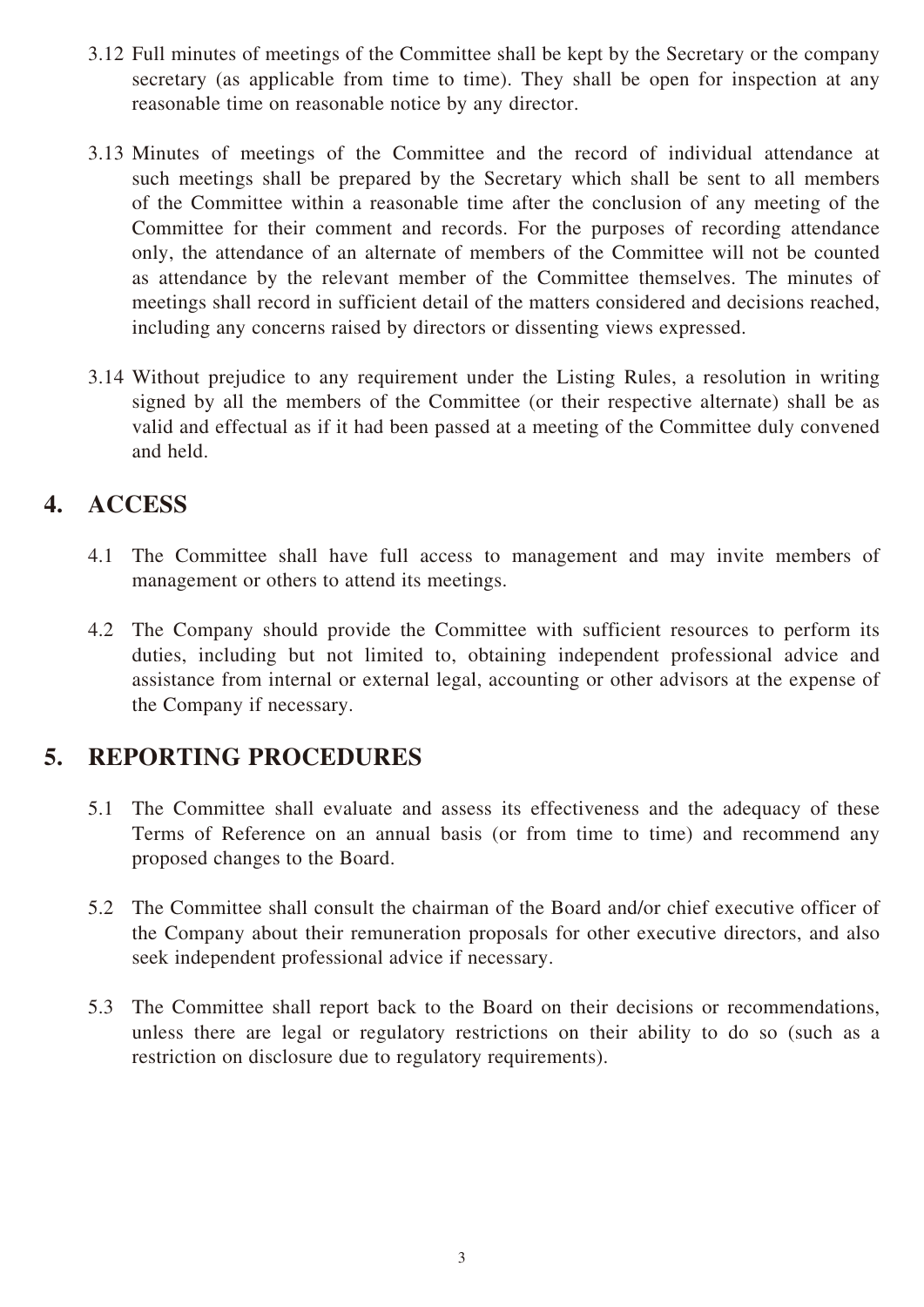## **6. AUTHORITY**

6.1 The authorities and responsibilities of the Committee shall include such authorities and responsibilities set out in the relevant code provisions of the Corporate Governance Code (the "**CG Code**") as contained in Appendix 14 to the Listing Rules (as amended from time to time).

#### **7. RESPONSIBILITIES AND DUTIES**

Without prejudice to any requirements under the CG Code, the duties of the Committee shall include the following:

- 7.1 to make recommendations to the Board on the Company's policy and structure for all directors' and senior management remuneration and on the establishment of a formal and transparent procedure for developing remuneration policy;
- 7.2 to review and approve the management's remuneration proposals with reference to the Board's corporate goals and objectives;
- 7.3 to make recommendations to the Board on the remuneration packages of individual executive directors and senior management, including benefits in kind, pension rights and compensation payments, including any compensation payable for loss or termination of their office or appointment;
- 7.4 to make recommendations to the Board on the remuneration of non-executive directors;
- 7.5 to consider factors such as the level of remuneration paid by comparable companies, the time commitment and responsibilities of directors and senior management, and the employment conditions of the Company and its subsidiaries;
- 7.6 to consider the level of remuneration required to attract and retain directors to run the Company successfully;
- 7.7 to ensure that no director or any of their associates is involved in deciding their own remuneration. For the avoidance of doubt, members of the Committee must not be involved in deciding their own remuneration;
- 7.8 to review and approve compensation payable to directors and senior management for any loss or termination of office or appointment and compensation arrangements relating to dismissal or removal of directors for misconduct to ensure that it is consistent with contractual terms, is otherwise fair and not excessive, and is otherwise reasonable and appropriate; and
- 7.9 to advise shareholders of the Company on how to vote in respect of any service contracts of directors that require shareholders' approval in accordance with the Listing Rules.